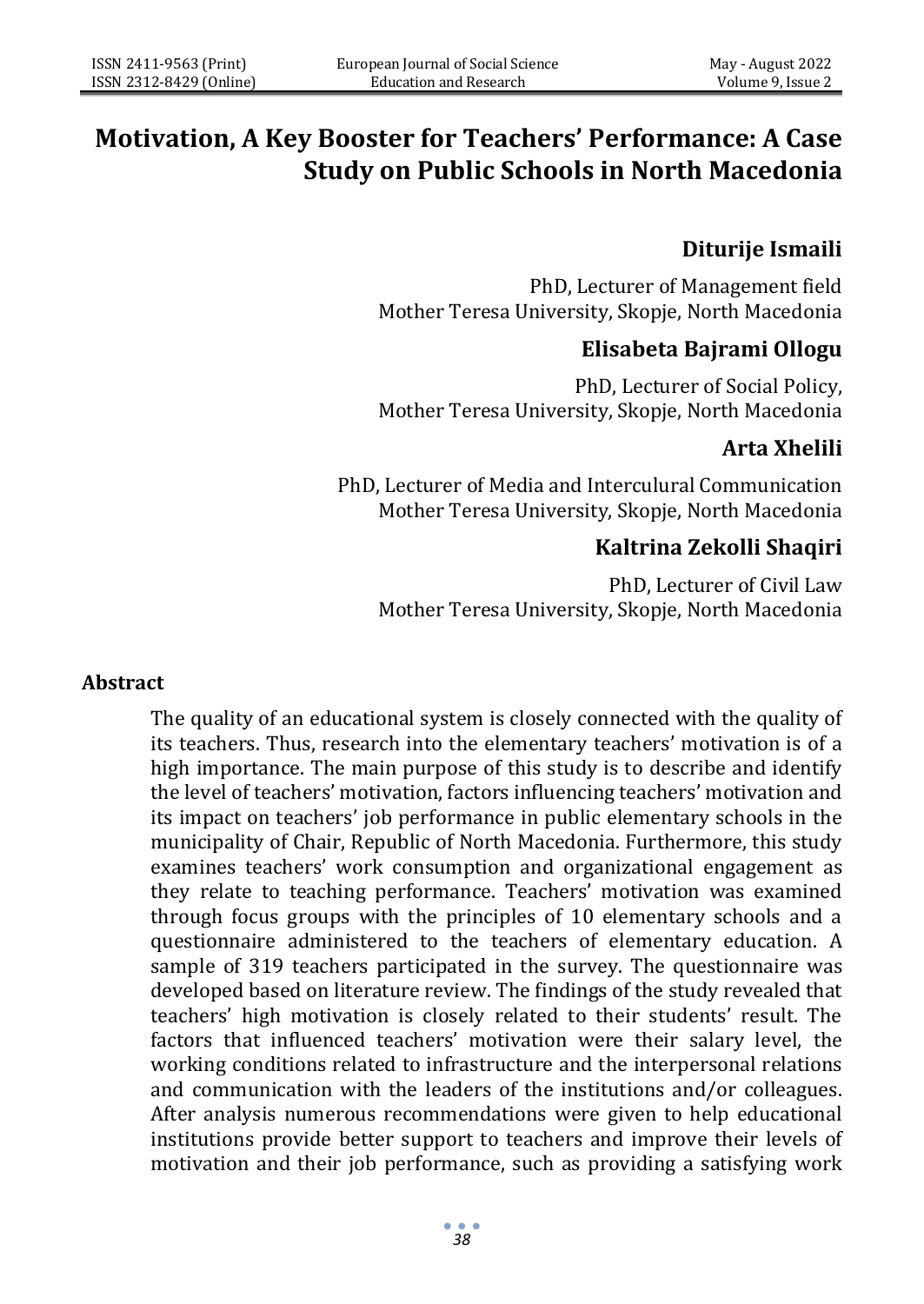infrastructure, key resources, and professional development opportunities, increasing salaries and giving acknowledgments and recognitions to motivate teachers' and thus increase their job performance and satisfaction.

**Keywords**: teacher motivation, job performance, job satisfaction, Republic of North Macedonia

#### **Introduction**

Education, despite the scale, is a process influenced and influencing many subjects. The role that teachers play in ensuring a high quality education is immense. One of the factors that is related to a number of variables in education such as student motivation, educational reforms, teaching practices, teachers' job performance and teachers' psychological fulfillment and well-being is the teacher motivation. While teacher motivation is crucial to educations' quality, research studies show that teachers in the developing countries are not highly motivated. As revealed by Michaelowa (2002) in developing countries teachers' motivation is influenced by various factors, which needs to be investigated in order to achieve educational goals. Thus, research into the elementary teachers' motivation in the Republic of North Macedonia is of a high importance to be studied. This is even more important taking into consideration that in the context of North Macedonia, there is a lack in research studies on teachers' motivation, job satisfaction and overall job performance.

#### **Literature Review**

The motivation of employees within an institution or organization is a very important issue in the context of the smooth running work process and putting forth the necessary efforts and actions towards work-related activities. Motivated employees can lead to increased productivity and allow the employee and the organization to achieve higher levels of results. Therefore, the high employee motivation is definitely a catalyst for the overall development of the institution and self-actualization of the employees. Employees who are motivated to work harder are more productive compared to employees who are not motivated (Daniels and Radebaugh, 2001). In the context of education, a motivated teacher will be dedicated and committed to bring her/his best in their workplace so that students, parents and the society will benefit greatly from her/his service. In turn, a motivated teacher will feel happy and satisfied.

There is a variety of definitions of the term 'motivation' which tend to explain that in fact motivation is an inseparable process during the process of practicing a certain profession. Richardson (2014) defines teacher motivation as the internal and external factor that stimulate desire or energy in teaching to be continuously interested and committed to make their best effort to support students' learning goals. In this study, 'motivation' is conceptualized as a "willingness or desire to engage in good teaching model". "Good teaching model" as stated by Guajardo (2011) means respecting professional behavior and striving to help students learn as best as they can. If we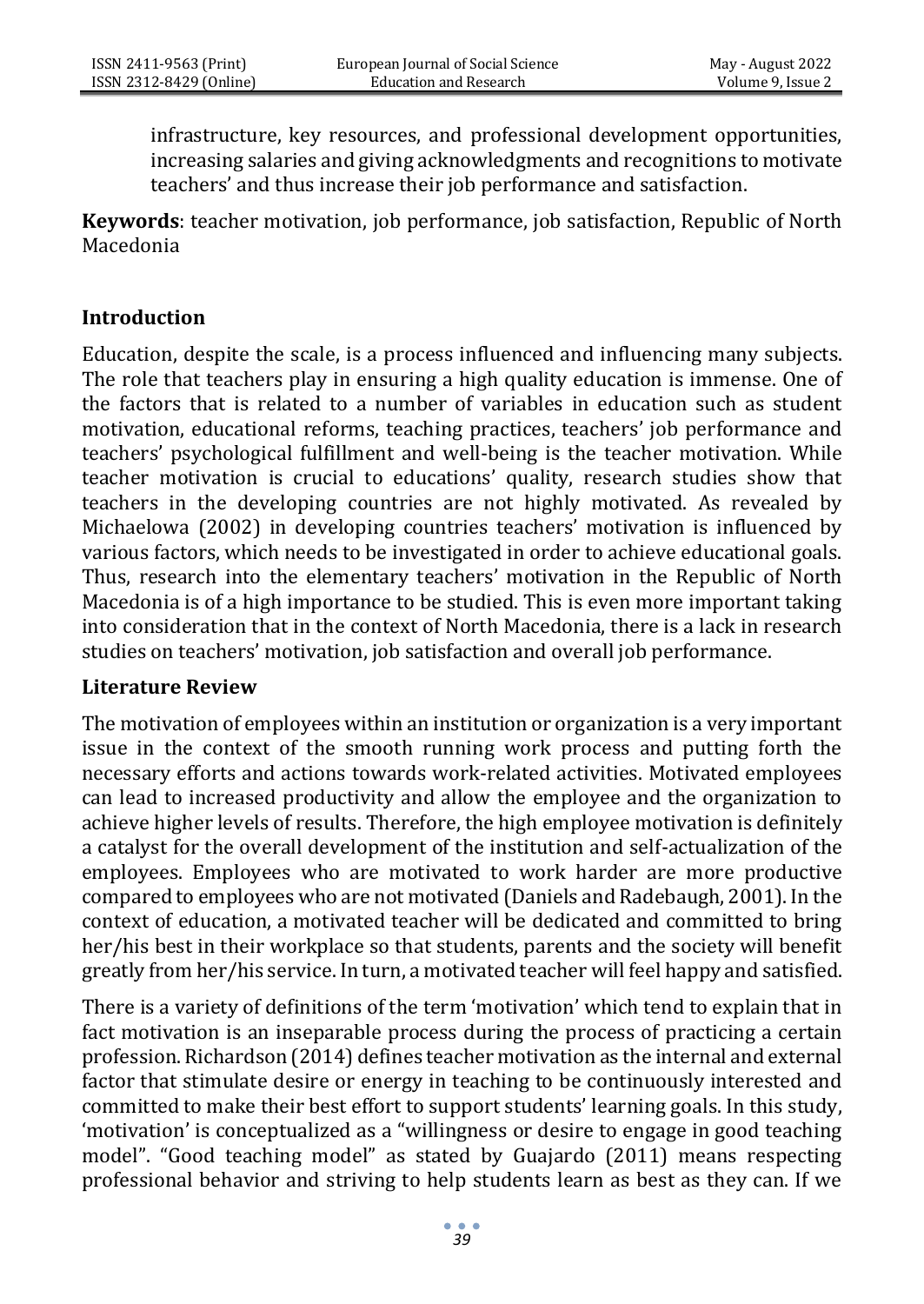refer to motivation within an organization or institution, Vayjne Modyt and Robert Noe see it as a willingness to achieve the goal of the organization. Regarding educational institutions, teachers' motivation is of greater concern as in the institutions teachers are those who are in direct contact with the students, they play a key role in representing the institution, and the results will depend primarily on them.

There are different theories on what constitutes and creates motivation, which mostly derive from psychology, sociology and human resources management. What those theories have in common is that they treat motivation in terms of internal and external motivation. A summary of some of the most well-known motivation theories is provided below. Herzeberg Theory (1966, as cited by Bauer & Erdogan, 2012) is one of the most popular theory that seeks to answer the question "what do people expect from their work"? Herzberg theory is considered as a universal theory and tries to explain what are the factors that lead to job satisfaction or dissatisfaction. Motivation factors are related to the ability to achieve and experience psychological growth. The model introduces job enrichment for true motivation, as opposed to job loading. Meanwhile, one of the most used theories in the field of management is considered goal-setting theory, which considers that motivation is based on setting goals for employees and enabling them to achieve them. When an employee does not fulfill the tasks in accordance with what the manager expects from him it often happens because the employee does not know exactly what to do (Locke et al., 1981). Need theories as revealed by Bauer & Erdogan (2012) revolve around the fulfillment of an internal state and represent the foundation of motivation theories. There are three main needs theories: Maslow s Pyramid Hierarchy of Needs Maslow s theory states that people have a pyramid hierarchy of needs that they will satisfy from bottom to top. There are deficiency needs, that will stifle any other movement if they are not satisfied, and growth needs, that can be progressively satisfied once the basics have been covered. Alderfer s ERG Model Alderfer s model condenses Maslow s five human needs into three categories: Existence (material and physiological), Relatedness (social and external esteem) and Growth (internal esteem and selfactualization). On the other hand, McClelland's achievement motivation (1955) looks at different people's needs and different expectations from the work environment, where some people need achievements, some have a need to achieve power and some have a need for affiliation. The Adams Theory of Equity is based on the theory developed by Leon Festinger in the 1950s. According to this theory, motivation derives from the equal exchange of inputs and outcomes between the individual and the organization. With other words, equal giving and receiving to and from the organization creates motivation.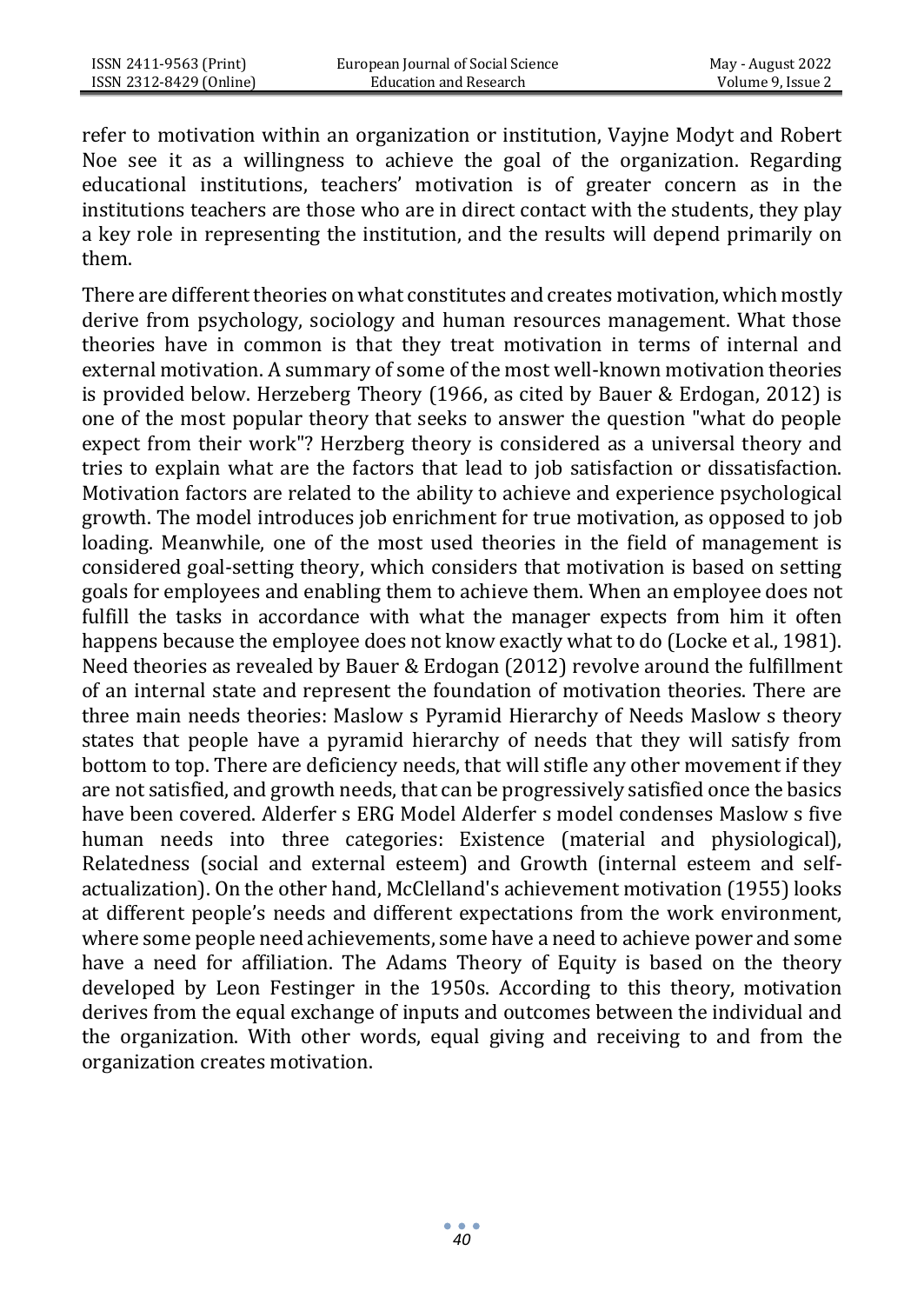### **Methodology**

This study combines quantitative and qualitative research methods in order to investigate the level of motivation of teacher in elementary schools in North Macedonian public universities. The survey was made up of a self-reporting questionnaire while the qualitative study was conducted through interviews and focus groups with the principals of ten public elementary schools of the municipality of Chair in Skopje, the capital of Republic of North Macedonia.

### *Participants*

The sample included teachers' of the primary education, from lower cycle (classes 1- 5) to high cycle classes (classes 6-9). A number of 319 teachers (74.3% females and 23.8% males) from 10 public schools of the Municipality of Chair, Skopje participated in the study. The high percentage of women is in accordance with the total number of women employed in particular in elementary schools in countries level. Mostly woman and less by man can attribute this difference to gender roles and the fact that the teachers' profession in North Macedonian culture has been traditionally chosen. Cross tabulations between gender and teaching cycle showed that compared to men, the percentage of women in the first cycle of elementary school was higher (85.2%) than in higher cycle (classes 6-9). Reciprocally, men were more representative in higher cycle classes (29.2 %) than in low cycle classes (13.9%). This can also attributed to gender roles, which show that women usually chose a nurturing profession, and younger children need more nurturing than older children do. The majority of the respondents were on the age from 31-40 years old (32.6%), followed by 24.8% 51-60 years old, 24.5% on the age of 41-50 years old, 10% 21-30 years old and only 4.1% above 61 years old.

### *Survey instrument*

The survey was conducted through a self-developed open-ended questionnaire divided in 4 sections. The first section comprised the demographic data of the participants. The second sections included a self- evaluation questionnaire in which teachers had to assess the level of satisfaction associated with their profession and level of income, the work infrastructure and the institution, their level of teaching and communication with the principals and colleagues. The third section included statements that were evaluating the professional consumption of the teachers and the final sections teachers' had to report on their prospects for change. The instrument employed a five-point Likert type response scale ranging from 1 (strongly disagree) to 5 (strongly agree). Prior to conducting the survey, permission was asked from the principals of the elementary schools and were given their approval. The survey was administered in the end of the working year and it was voluntary and anonymous.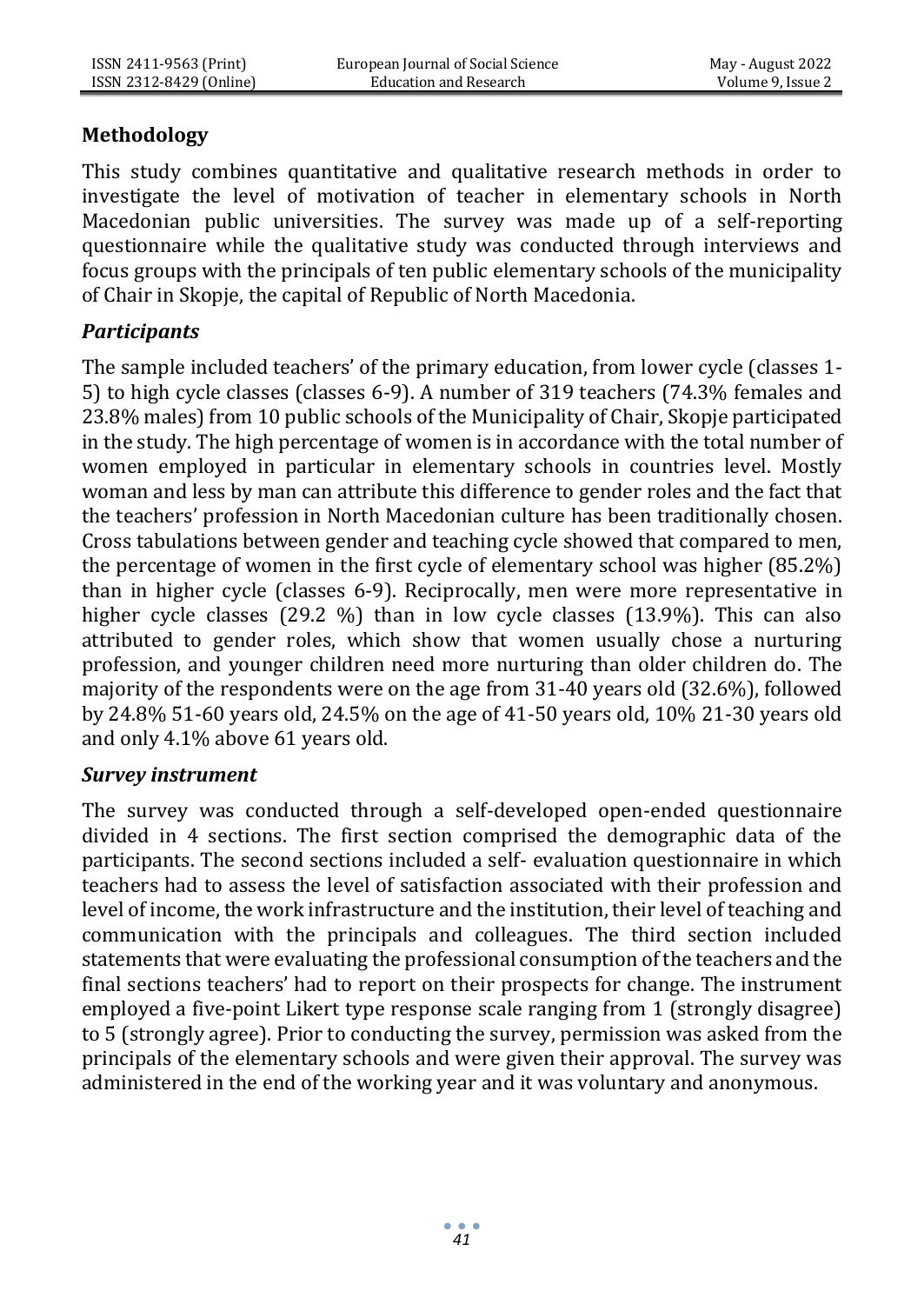### **Results**

# *Data analysis*

Survey was coded and entered into SPSS 20.0.0 data system. All items were scored using a five-point Likert scale. A score of one indicated low motivation while a score of five indicated high teacher motivation. Questions encrypted as K7, K11 that measured communication and principals and colleagues, PR1, PR6, KP7, KP8, KP12 that measured professional consumption, and PN1, PN2, PN3 and PN6 that measured prospects for change were reverse scored. Reverse scoring was performed in this way: value 1 was replaced with five; value 2 was replaced with 4 and vice versa. Once the data was entered in the system, tests were run for reliability, descriptive statistics, and inferential statistics.

# *Reliability*

The reliability of the instrument was tested for all the items. Cronbach Alpha for the teacher motivation section was .871, for Professional consumption .755, while for the perspective for change items was .734, which values confirm the reliability of the instrument and allowed to apply the instrument in the study.

### *Descriptive statistics*

Descriptive statistics were run in order to examine teachers' level of motivation. Teachers' motivation was measured by four motivating factors: perceptions related to the profession and incomes, perceptions about the infrastructure of the institution, perceptions about the performance, relationship with the principals and colleagues, professional consumption and perspectives about change.

Results revealed from the descriptive statistics show that 65.5% of the respondents agreed that they are satisfied with their profession. However, with a 62% agreement teachers responded that the salary increase would have improved their performance in teaching, which pinpointed the fact that one of the factors that added to teachers dissatisfactions were earnings. In other words, that data showed that teachers' dissatisfaction stems from the level of incomes and not the profession they practice.

As regards perceptions on job performance, with a percentage of 79.5% agreement, respondents expressed, their teaching was effective, they complete their duties on time (78.7%), and they dedicate lots of time to teaching plans (77.4%) and use various teaching methods according to students' needs (76.1%). It is worth noting that all the alternatives measuring the factor of job performance marked over 62% compliance, that shows that teachers' had high perceptions of their teaching level and that they consider their role in the learning process seriously and give their best to educate the students.

Analysis on the factor of interpersonal relations of teachers with colleagues and principals shows that with compliance up to 64.3% respondents reported a constructive relationship between teachers and principals.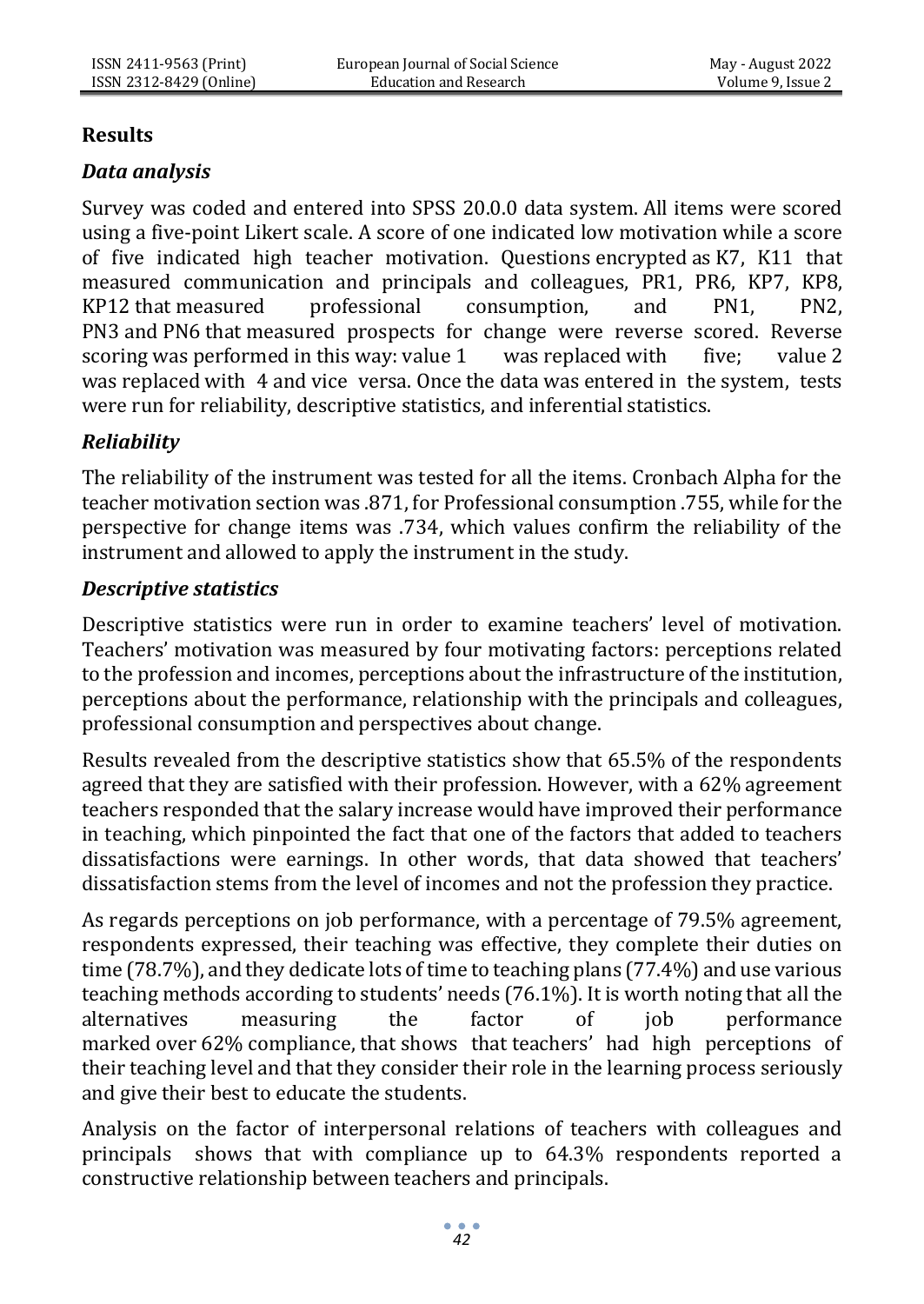Descriptive statistics were run on the Teachers motivation scale computed on the average of all the above mentioned factors, and revealed that, on average, teachers rated their level of motivation (SD =  $0.5$ ) as 3.43, which is average to high. The individual item means fell between 3.08 to 4.81.

In order to analyze if there is a difference on the motivation level by gender was used Level test (Table 1). With e value of significance .306, we concluded that gender differences concerning teachers' level of motivation were not statistically significant. The variances of these two groups (male and female teachers) are equal (this is also evidenced by the approximate values of standard deviation of each group).

| Table1. Independent test |                                        |            |                                             |     |        |                              |                        |                                        |                                                       |            |
|--------------------------|----------------------------------------|------------|---------------------------------------------|-----|--------|------------------------------|------------------------|----------------------------------------|-------------------------------------------------------|------------|
| Equality of<br>Variances |                                        |            | Leven test for t-test for Equality of Means |     |        |                              |                        |                                        |                                                       |            |
|                          |                                        | F          | Sig.                                        | t   | df     | Sig.<br>$(2 -$<br>tailed nce | Mean<br><b>Differe</b> | Std.<br>Error<br><b>Differe</b><br>nce | 95%<br>Confidence<br>Interval of<br>the<br>Difference |            |
|                          |                                        |            |                                             |     |        |                              |                        |                                        | Lower Highe                                           |            |
| motivatio                | Equal<br>Teachers variances<br>assumed | 1.050 .306 |                                             | 814 | 311    | .416                         | 06161                  | .07565                                 | .0872<br>4                                            | .2104<br>6 |
| 'n                       | Equal<br>variances<br>not<br>assumed   |            |                                             | 886 | 147.50 | .377                         | 06161                  | .06952                                 | .0757                                                 | .1989<br>9 |

The Chi Square Independence Test, conducted to measure whether there are differences in the level of motivation depending on the age group in which they were engaged, showed that motivation depends on the educational cycle in which these teachers teach (with the value of the Pearson coefficient is .020).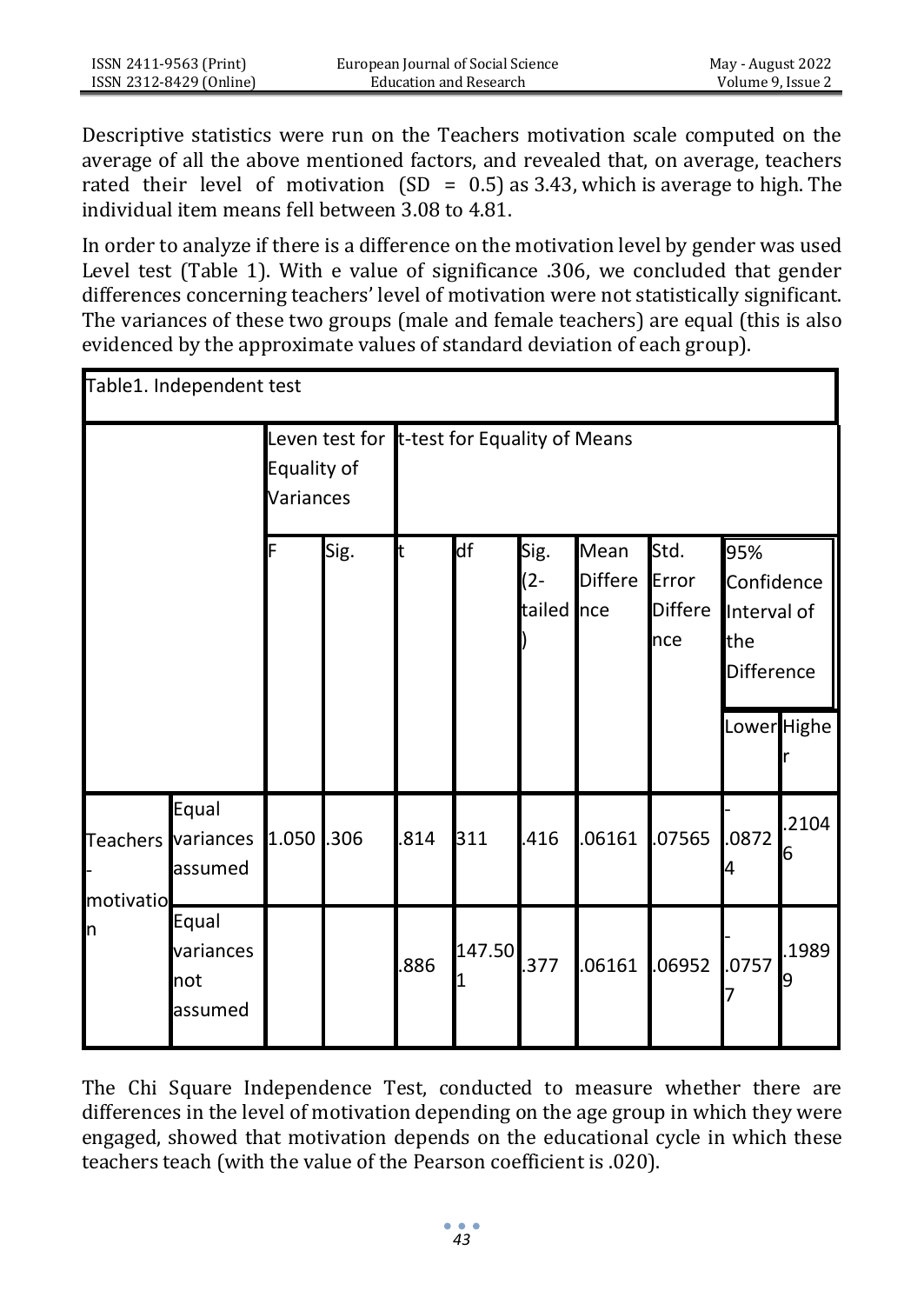#### Chi-Square Tests

|                              | Value               | df | Asymp. Sig. (2-sided) |
|------------------------------|---------------------|----|-----------------------|
| Pearson Chi-Square           | 11.669 <sup>a</sup> | 4  | .020                  |
| Likelihood Ratio             | 12.299              | И  | .015                  |
| Linear-by-Linear Association | .547                |    | .459                  |
| N of Valid Cases             | 319                 |    |                       |

a. 405 cells (97.6%) have expected count less than 5. The minimum expected count is .01.

The comparison of the averages shows that the most motivated in their work are the lower cycle teachers (with  $M = 3.55$ ) compared to the upper cycle teachers (2.43) which shows that with the increase of the educational cycle the level of motivation of teachers decreases. Teachers who teach in the lower classes are more motivated than teachers who teach in the upper cycle classes.

Descriptive statistics were run in order to examine the level of work consumption and how it is related with teachers' motivation. With a compliance of 75.8% teachers reported that being a good teachers was very important for them and they try to make their teaching as more interesting as possible (71.5%). Only 21.4% agree that they feel tired and without energy due to their work. These data once again confirm that teachers are satisfied and dedicated to their profession and would not change their profession if another work opportunity were given to them (28% agreement).

In order to analyze if there is a relationship between teachers' motivation and work consumption, was used a Pearson correlation (Table 2.), which with a significance value of .568 shows that the relationship between these two variables wasn't statistically significant.

Table 2.

Table 2. Relationship between motivation and professional consumption

| The degree of Teachers' |                          |
|-------------------------|--------------------------|
| teachers'               | Professional consumption |
| motivation              |                          |
|                         |                          |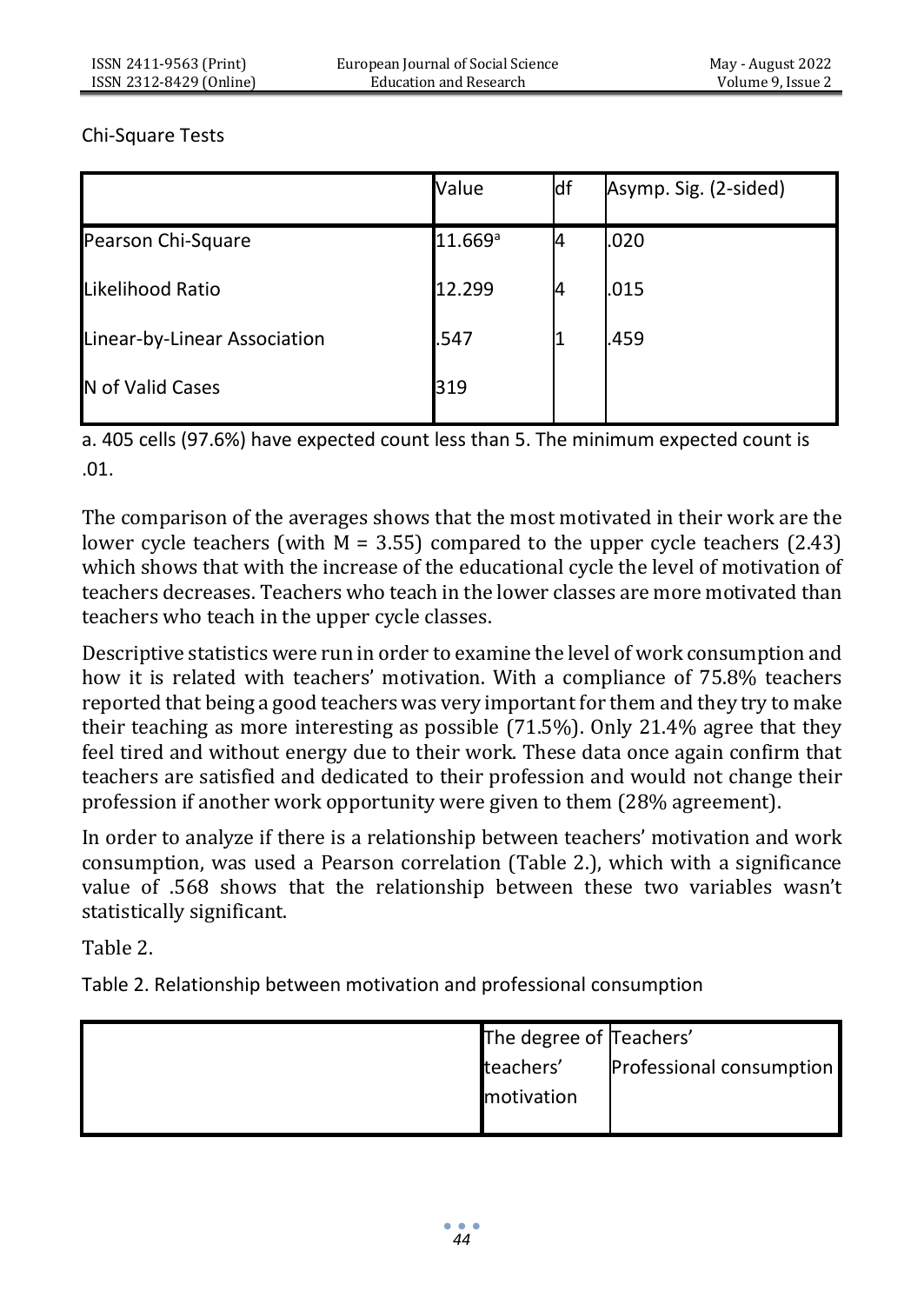| ISSN 2411-9563 (Print)<br>ISSN 2312-8429 (Online) | European Journal of Social Science<br><b>Education and Research</b> |      | May - August 2022<br>Volume 9, Issue 2 |
|---------------------------------------------------|---------------------------------------------------------------------|------|----------------------------------------|
|                                                   |                                                                     |      |                                        |
| The degree of teachers'                           | Pearson<br>Correlation                                              |      | .032                                   |
| motivation                                        | Sig. (2-tailed)                                                     |      | .568                                   |
|                                                   | N                                                                   | 319  | 319                                    |
| Teachers'                                         | Pearson<br>Correlation                                              | .032 |                                        |
| Professional consumption Sig. (2-tailed)          |                                                                     | .568 |                                        |
|                                                   | N                                                                   | 319  | 319                                    |

*Table 3. Difference of consuming professional by gender*

Group Statistics

|                         | Gender               | IN | Mean   |                | Std. DeviationStd. Error Mean |
|-------------------------|----------------------|----|--------|----------------|-------------------------------|
|                         | WOMAN <sub>237</sub> |    | 3.3015 | .66476         | .04318                        |
| <b>Work Consumption</b> | <b>MAN</b>           | 76 | 3.2456 | <b>I.77470</b> | .08886                        |

Independent Samples Test

|             |      |    |              | Levene's Test-test for Equality of Means |                |                                |  |  |
|-------------|------|----|--------------|------------------------------------------|----------------|--------------------------------|--|--|
| t for       |      |    |              |                                          |                |                                |  |  |
| Equality of |      |    |              |                                          |                |                                |  |  |
| Variances   |      |    |              |                                          |                |                                |  |  |
|             |      |    |              |                                          |                |                                |  |  |
| F           | Sig. | df | Sig. (2 Mean |                                          | Std. Error 95% |                                |  |  |
|             |      |    |              |                                          |                | Differenc Differenc Confidence |  |  |
|             |      |    | tailed)e     |                                          | e              | Interval of                    |  |  |
|             |      |    |              |                                          |                | the                            |  |  |
|             |      |    |              |                                          |                | <b>Difference</b>              |  |  |
|             |      |    |              |                                          |                |                                |  |  |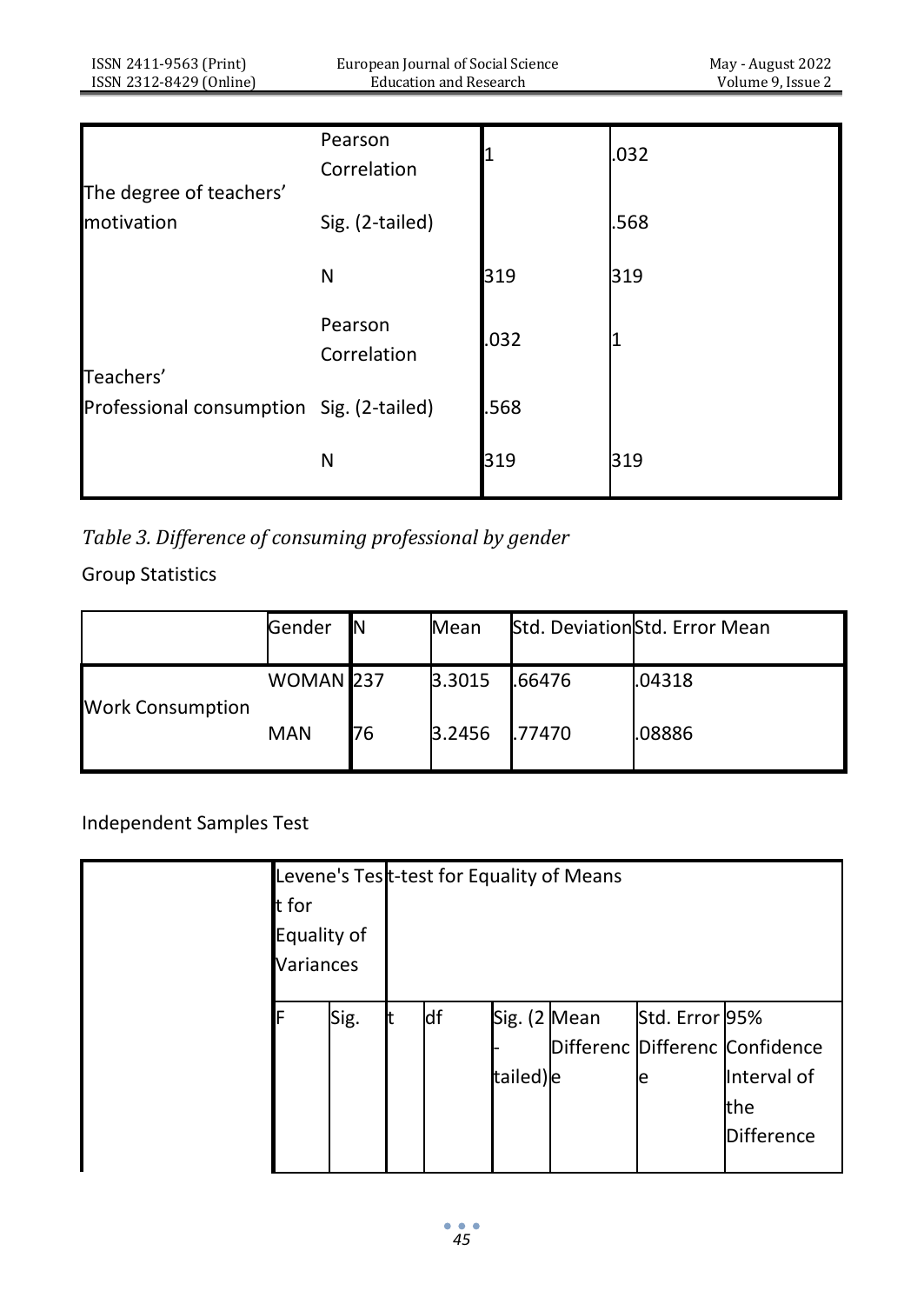|            |                                       |      |      |          |             |      |        |        |            | Lower Upper |
|------------|---------------------------------------|------|------|----------|-------------|------|--------|--------|------------|-------------|
| Work       | Equal<br>variance<br>S<br>assumed     | .002 | .960 | .61<br>2 | 311         | .541 | .05591 | .09134 | .1238      | .2356       |
| Consumptio |                                       |      |      |          |             |      |        |        |            |             |
| In         | Equal<br>variance<br>s not<br>assumed |      |      | .56<br>6 | 112,60<br>В | .573 | .05591 | .09880 | .1398<br>3 | .2516<br>16 |

Concerning teachers' perspectives for change, teachers were required to provide assessment of the support that they have received from the local and central government. With an agreement up to 51.7% and 50%, respondents agree that they would have wanted more independence in their work and they would want the school to offer them more extracurricular activities, which tells that teachers would have wanted to have more freedom in building their curriculum and add more extracurricular activities in it. With a 43% compliance they reported that they would have been more productive and committed if their salaries were increased.

The lowest levels of agreement are reported on the alternatives related to the support of the local government (8.8%), and support of the institutions of the central government (Ministry of Education and Science) (11.3%). The teachers (43.5%) expressed a high willingness for trainings and workshops that would have improve their teaching performance.

### *Focus group data analyses*

One of the objectives of this research relates to the possibility of confrontation between the perceptions on motivation between teachers and elementary school principals. The data revealed were in agreement with quantitative results. Principal's focus groups showed that the factors related to teachers' motivation were the constructive communication between teachers and the management, the working conditions and the salary level.

### **Discussion**

The research results mainly confirm what existing literature has found. Previous research has indicated that significant relationships exist between teachers' work consumption, organizational engagement and teaching performance. One major contribution of this study is that it expands previous research on teacher motivation by providing a case study on public schools in North Macedonia, so in a specific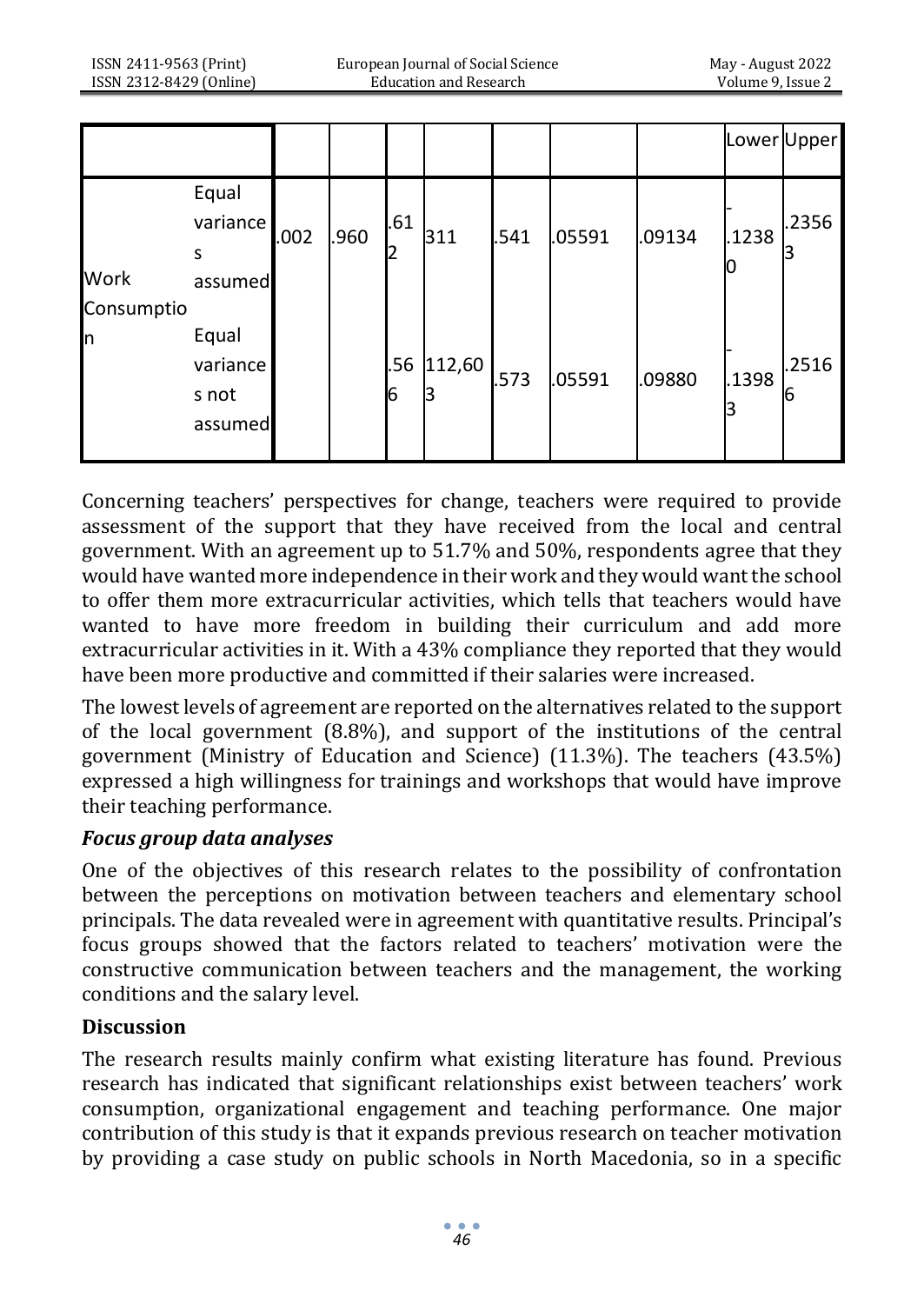context. One of the interesting findings was that teacher in lower cycle are more motivated compared to teachers of the upper cycle classes.

We must address several limitations related to our study. The first limitation of the research concerns threats to external validity. The findings are based on a small nonrandom sample, thus we cannot generalize the results to the whole population. A larger sample would provide more reliable results and more statistically significant findings. Future research could make a comparative study of specific demographic factors. This can be important as teachers may have different expectations and factors that affect their motivation and expectations at work depending on their gender, age, nationality, region etc.

#### **Conclusions**

The following recommendations and conclusions are drawn from the findings of this study: In the context of demographic data, gender does not constitute a relevant factor into determining the level of motivation. Teachers claim they have great relations with the principals of their schools. This statement evaluates the cooperation climate between teachers and management in the Municipality of Chair.

The details of the study show that there is a correlation among the motivation to work and performance in teaching. If teachers' level of performance has decreased, the management must show care of fulfilling the internal and external needs of the teachers, because as internal or the external motivating factors influence directly the teachers' motivation. Investing in infrastructure and in the direction of the microenvironment should be school's task priority. Teachers are not satisfied with the relationship between job-reward.

Performance of teachers in teaching is connected with two categories of motivation, the pleasure that teachers feel about their work tasks and the success that they gain from being a teacher.

The details of the study show that the performance of teachers in the teaching depends also by the degree of work consumption.

#### **Recommendations**

Institutions/schools should take into account the work environment.

Principals should be attentive and to recognize the expectations of each of the employees.

Need to try to create bridges of continuous communication between them, to mediat e and resolve conflicts in a constructive way. On one hand, teachers should be rewarded for their work performance. On the other hand, for those with low performance the institution should clearly identify the factors that have driven poor results.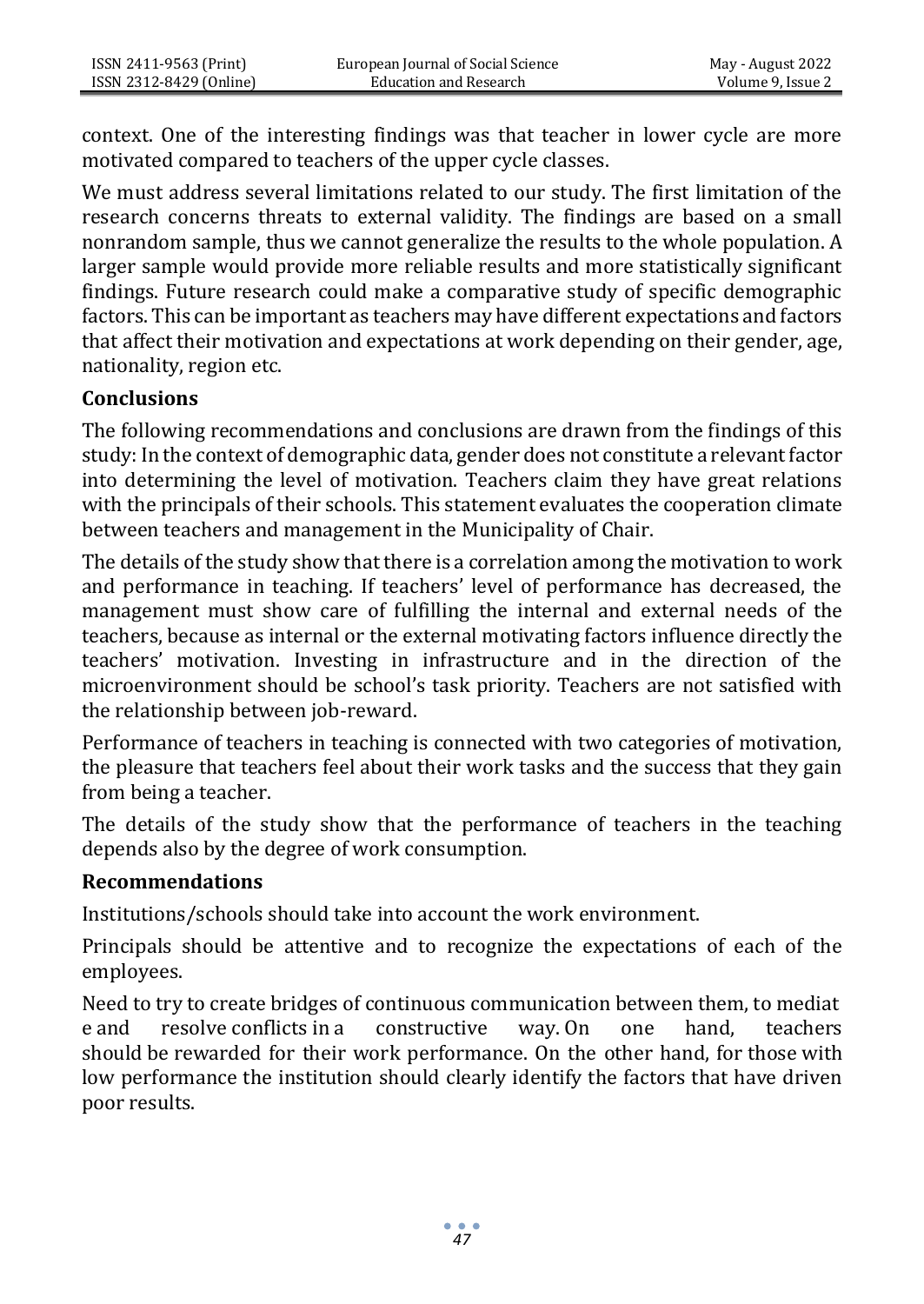The Ministry of Education and Science when drafting legislation in the field of teaching should have in mind the factors that have an impact on the teachers' level of motivation and performance.

Policy makers need to develop policy infrastructure that will be in accordance with contemporary teaching and educations.

Principals should be aware of teachers' level of commitment at work, work consumption and their intention to leave work, in order to prevent motivation decrease at work.

#### **Bibliography**

- [1] Bauer,T. & Erdogan, B. (2012). An introduction to organizational behavior. Retrieved from https://2012books.lardbucket.org/books/an-introductionto-organizational-behavior-v1.1/
- [2] Daniels, JD and Radebaugh, LH. (2001). International business. Environments and operations (Vol. 9th edition). Upper Saddle River, New Jersey: Prentice-Hall Inc.
- [3] Guajardo, J., (2011). Teacher motivation: Theoretical Framework, Strategies, Analysis of Save the Children Country offices and recommended strategies, Save the Children Basic Education Reform.
- [4] Guajardo, J., (2011). Teacher motivation: Theoretical Framework, Strategies, Analysis of Save the Children Country offices and recommended strategies, Save the Children Basic Education Reform.
- [5] Guajardo, J., (2011). Teacher motivation: Theoretical framework, strategies, analysis of save the children country offices and recommended strategies, save the children basic education reform.
- [6] Law on Primary Education ("Official Gazette of the Republic of Macedonia" No. 103/2008, 33/2010, 116/2010, 156/2010, 18/2011, 42/2011, 51/2011, 6/2012, 100 / 2012, 24/2013, 41/2014, 116/2014 and 135/2014)
- [7] Locke, EA and Latham, GP. (2002). Building a practically useful theory of goal setting and task motivation: A 35-year odyssey. American Psychologist
- [8] Locke, EA. (1969). What is Job Satisfaction. Organization Behavior Human Performance
- [9] McGregor , D. (1960). The human side of enterprise. New York: McGraw-Hill
- [10] McClelland, DC. (1975). Power: The inner experience. New York: Irvington.
- [11] McClelland, DC. (1961). The achieving society. Princeton: D. Van Nostrand Company, Inc
- [12] Michaelowa, K. (2002). Teacher job satisfaction, student achievement and the cost of primary education in francophone sub-saharan Africa, HWWA Discussion paper, Humberg Institute of International Economics. Retrieved from http//ageconsearch.umn.edu/bitstream/26273/1/dp020188.pdf
- [13] Mowday, RT, Steers, RM, & Porter, L. (1979). The measurement of organizational commitment. Journal of Vocational Behavior